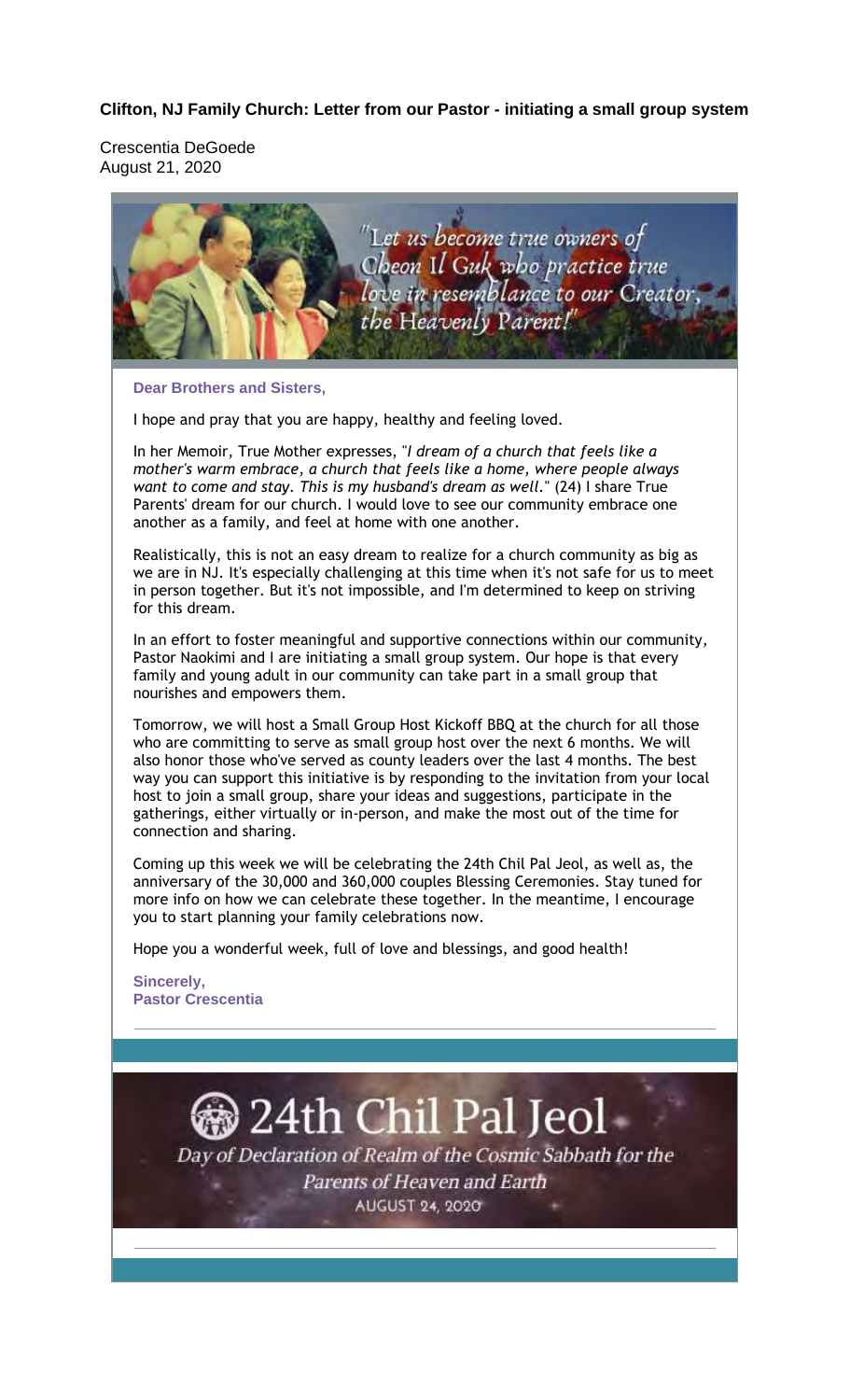

**National Family Service on Sundays at 11am**

**Please make sure to join us in watching the live stream of the national service, which will be offered at 11AM EST to communities across the nation.**

It will be live streamed here: live.familyfed.org at 11AM. Enjoy the service from the comfort of your own home!

**Blessing and Education**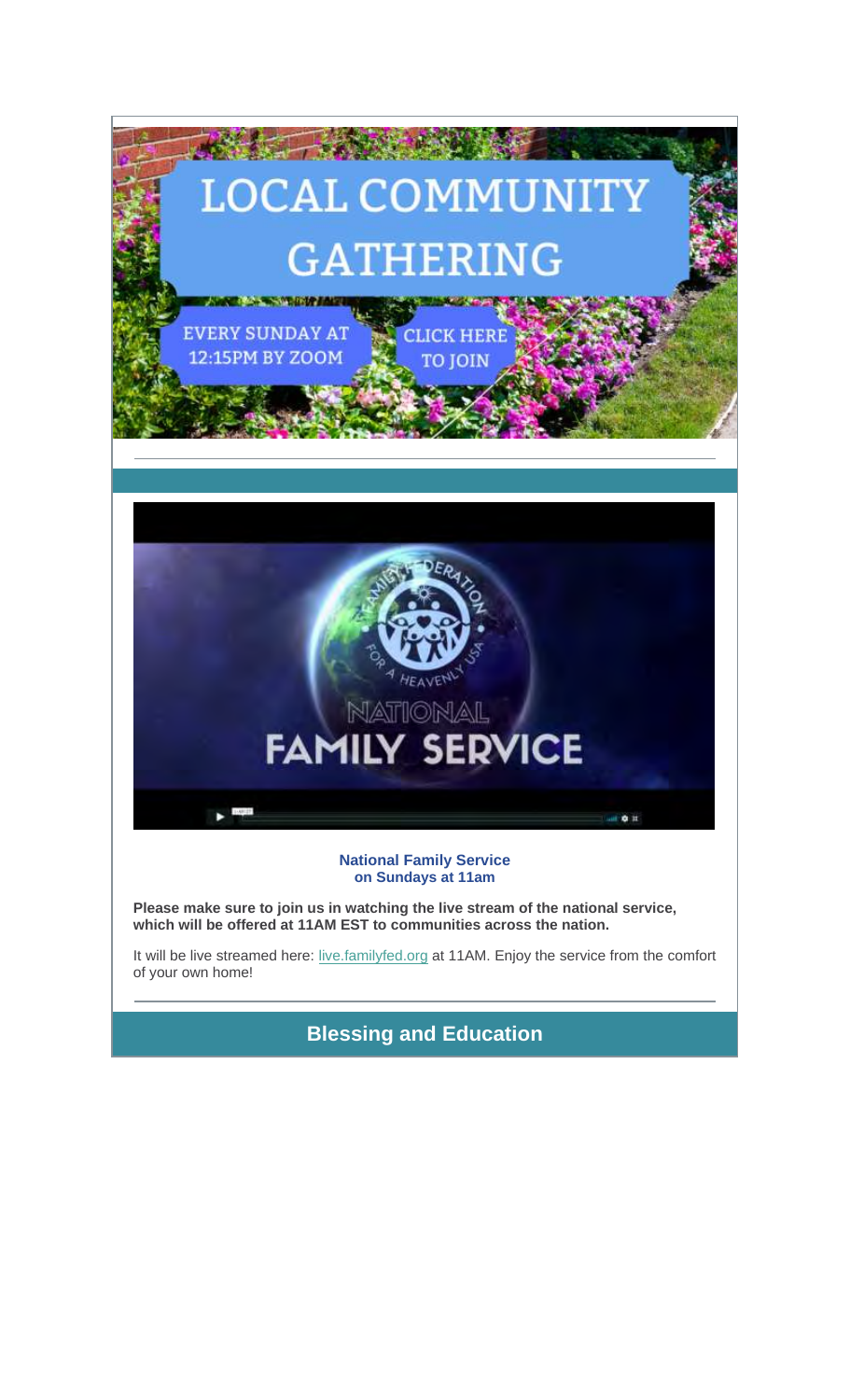

Enjoy an interactive introduction to the essentials of Divine Principle

Perfect for new members of our community

**Register Here** 

### **Sunday School Summer**



**Sunday August 23, 2020 Time: 11:15** 

Come join our Virtual Sunday School Summer Program through Zoom. The program is designed for young children who are going into Kindergarten - 7th grade. The theme this Sunday will be on the Let Us Pray.

**Zoom Class Rules:** 1. Please be Prepared and Be on Time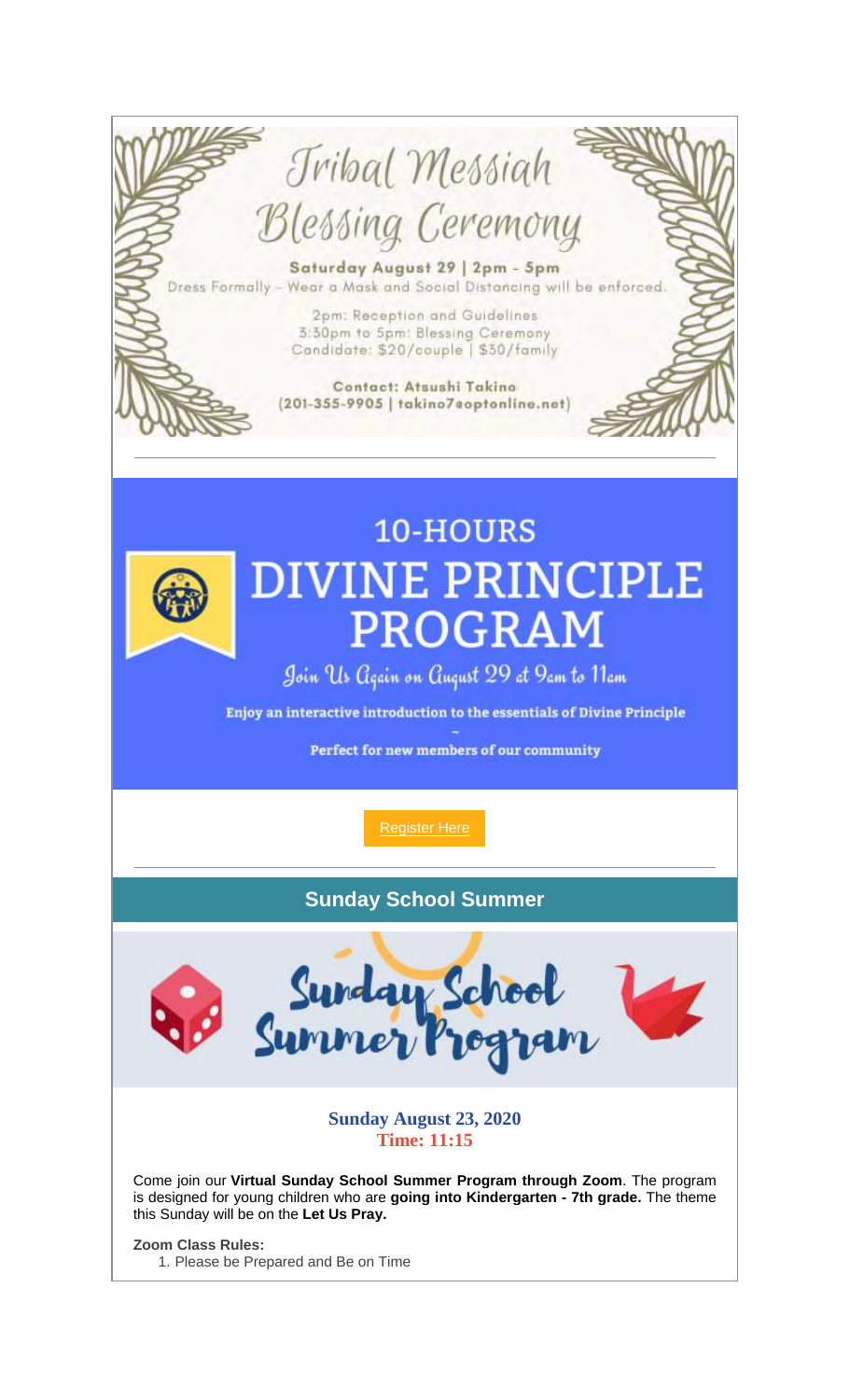- 2. Keep video on mute until they are asked to speak.
- 3. If Child would like to speak, they need to raise their hand
- 4. Videos are encouraged to be on, but if the child is shy to show their face, we understand.

Please see the resources below to print out before the start of our Playdate time. To join by zoom, click on the link below:



#### **Resources to Print for this Sunday's Program**

Coming Soon!!

## **Singles Gathering for BCs of D3**

Would you like to get to know other BC singles in District 3? Interested to learn some tips for finding your soulmate? Have questions about the matching and Blessing?

Whether you're really serious about finding the one, or just curious to see who's out there this gathering is for you.

If you would like to be part of this FREE gathering, click on the registration button to get the Zoom link.

See you tomorrow, **Saturday, August 22nd at 8 PM!**



Register Here